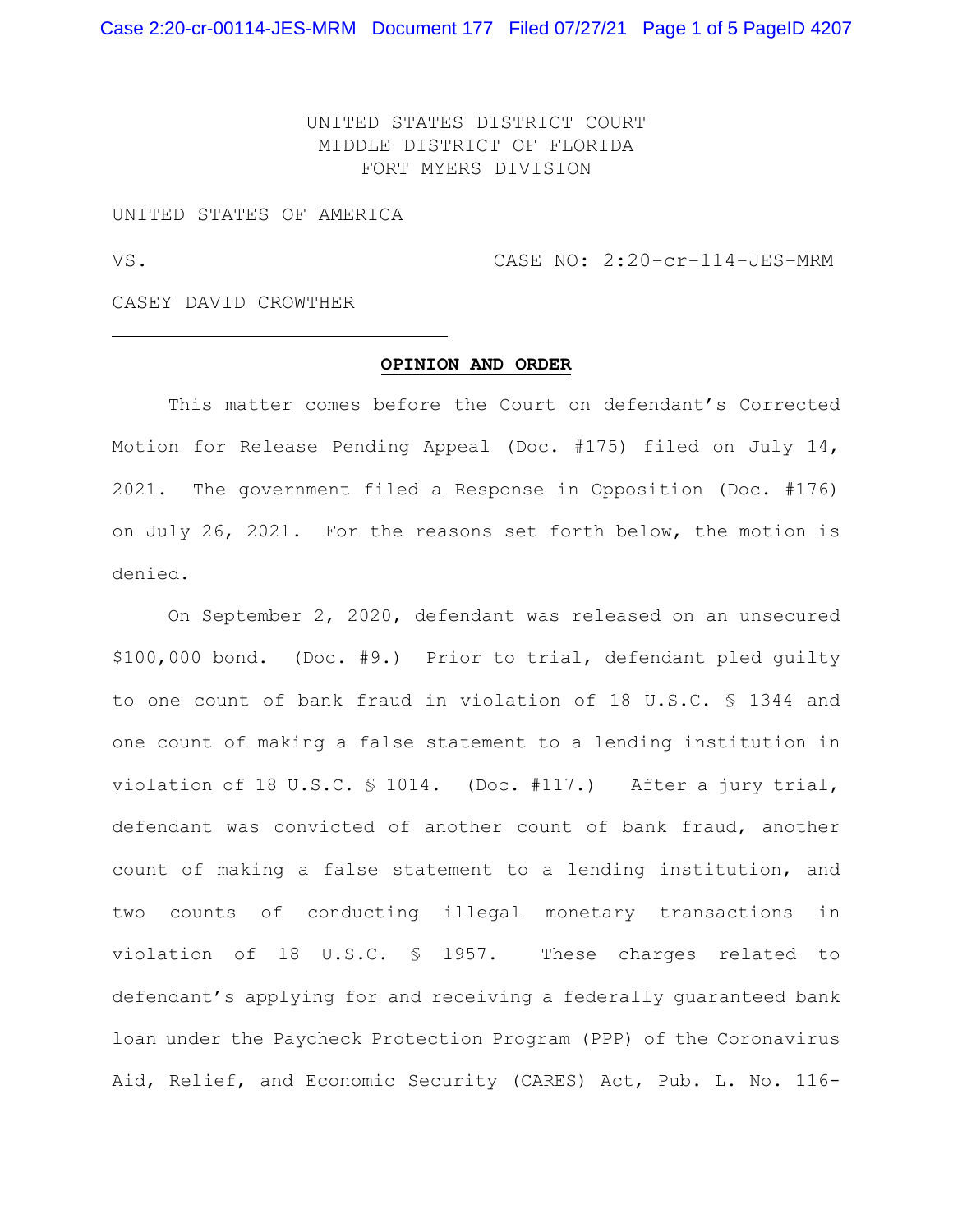136, 134 Stat. 281 (2020), and his subsequent wire transfers for non-business expenditures. (Doc. #155, p. 2.) Defendant was sentenced to thirty-seven months imprisonment followed by thirtysix months supervised release. (Doc. #164.) Defendant was continued on release, but ordered to surrender to the designated facility on or before July 30, 2021 at noon. (Id. p. 2.) Defendant now seeks to remain on release while he takes a direct appeal of his conviction and sentence.

The statute governing release or detention pending an appeal by a defendant provides as follows:

(1) Except as provided in paragraph (2), the judicial officer shall order that a person who has been found guilty of an offense and sentenced to a term of imprisonment, and who has filed an appeal or a petition for a writ of certiorari, be detained, unless the judicial officer finds—

(A) by clear and convincing evidence that the person is not likely to flee or pose a danger to the safety of any other person or the community if released under section 3142(b) or (c) of this title; and

(B) that the appeal is not for the purpose of delay and raises a substantial question of law or fact likely to result in—

(i) reversal,

(ii) an order for a new trial,

(iii) a sentence that does not include a term of imprisonment, or

(iv) a reduced sentence to a term of imprisonment less than the total of the time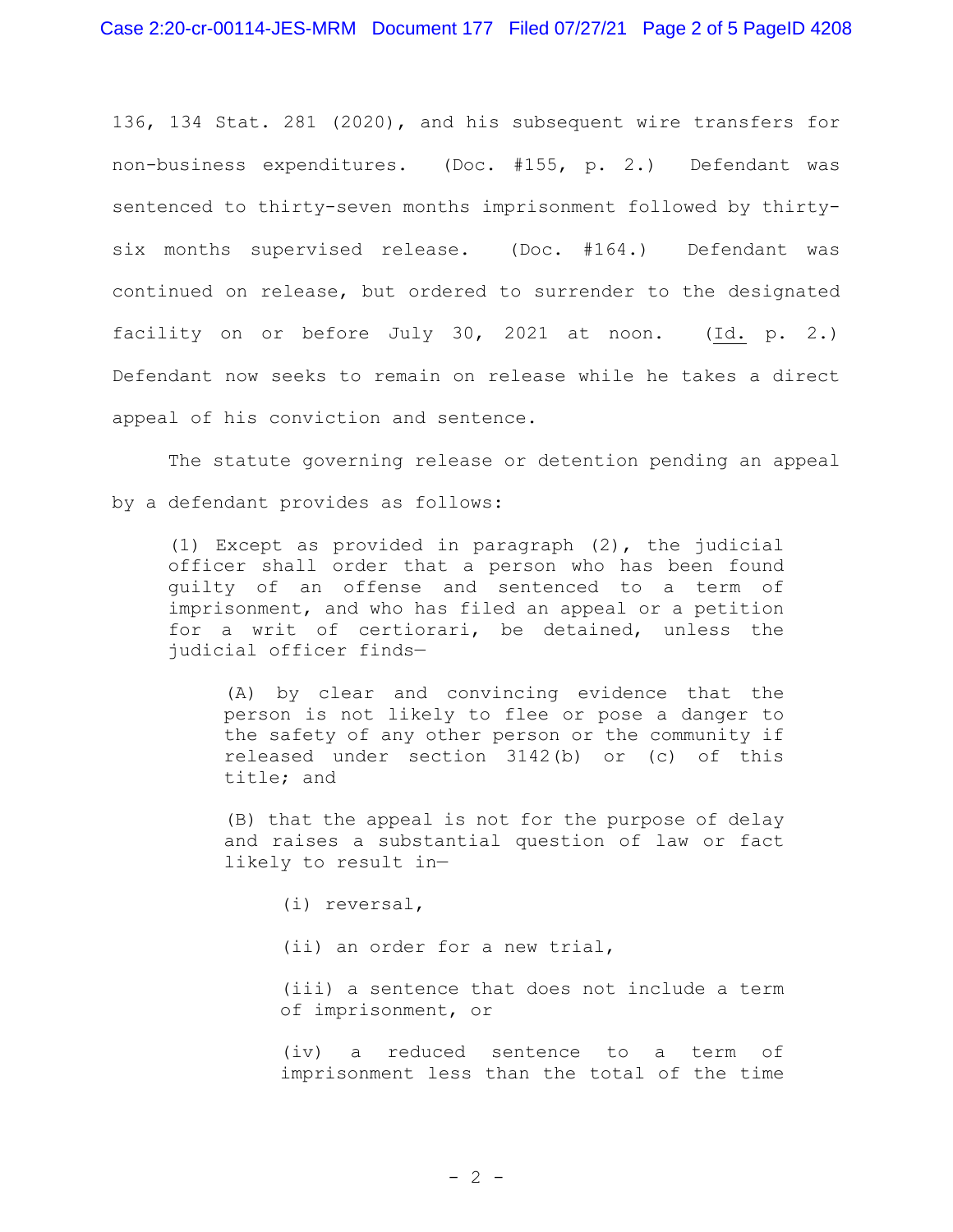already served plus the expected duration of the appeal process.

If the judicial officer makes such findings, such judicial officer shall order the release of the person in accordance with section 3142(b) or (c) of this title, except that in the circumstance described in subparagraph (B)(iv) of this paragraph, the judicial officer shall order the detention terminated at the expiration of the likely reduced sentence.

18 U.S.C. § 3143(b).

Defendant argues that he is not a flight risk or danger to the community and his appeal will raise a substantial question of law under § 3143(b)(1)(B). (Doc. #175, pp. 3-6.) Specifically, defendant argues his appeal presents a question of first impression: "whether the Government can sufficiently prove legal falsity under the bank fraud and bank false statement statutes when the loan was governed by the Paycheck Protection Program (PPP) of the CARES Act and the governing law was in constant flux, ambiguous or conflicting." (Id. p. 5.) Defendant incorporates by reference the arguments he previously made in his post-trial renewed motion for judgment of acquittal.<sup>1</sup> (Id.)

<sup>&</sup>lt;sup>1</sup> Defendant recognizes that he pled guilty to offenses unrelated to the PPP issue and was sentenced to thirty-seven months imprisonment on all counts, including the non-PPP ones. (Doc. #175, p. 6.) Nonetheless, defendant argues that if his appeal is successful, he would be entitled to resentencing on these offenses and would be eligible for a reduced sentence. (Id. pp. 6-7.) This argument need not be addressed given the Court's conclusion discussed below.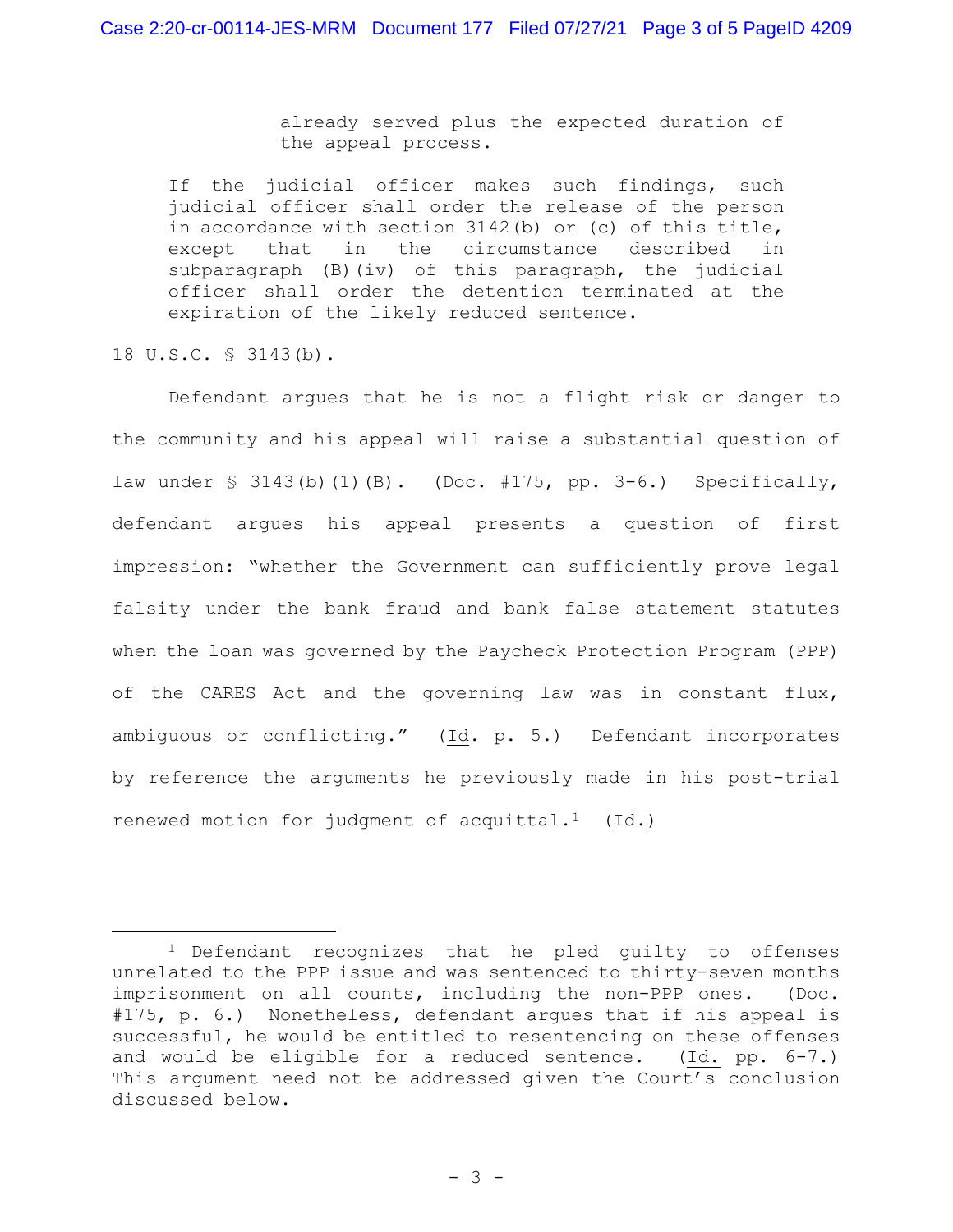"[A] 'substantial question' is one of more substance than would be necessary to a finding that it was not frivolous. It is a 'close' question or one that very well could be decided the other way." U.S. v. Giancola, 754 F.2d 898, 901 (11th Cir. 1985). Having considered defendant's argument, the Court finds he has not identified a "substantial question of law or fact likely to result in" a reversal, new trial, non-imprisonment sentence, or reduced sentence under § 3143(b). As the Court noted in its Opinion and Order denying the renewed motion for judgment of acquittal, "[d]efendant was not charged with violating the CARES Act." (Doc. #155, p. 3.) The four offenses relating to the PPP involved defendant's misrepresentations to secure a loan, and the use of the loan proceeds for various monetary transactions. Because defendant's arguments relating to the PPP are not likely to result in reversal, a new trial, or a different sentence, the Court finds he has failed to show a substantial question of law under § 3143(b).

Accordingly, it is hereby

## **ORDERED:**

- 1. Defendant's Motion for Release Pending Appeal (Doc. #174) is **DENIED as moot**.
- 2. Defendant's Corrected Motion for Release Pending Appeal (Doc. #175) is **DENIED.**

 $-4 -$